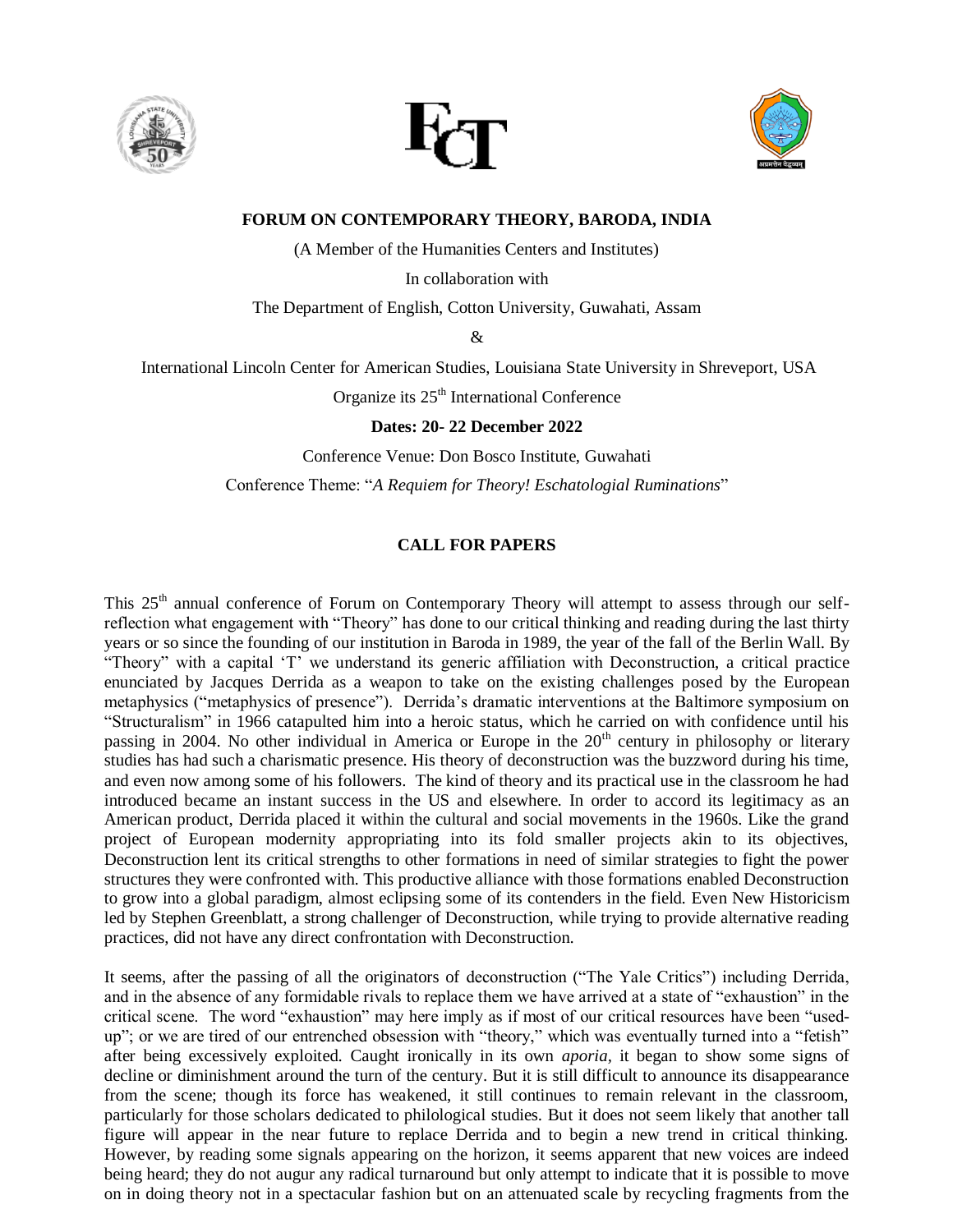past to be useable in their changed contexts. However, this art of recycling requires some tact and ingenuity in order to be resilient to the new environment.

While it has not been clear yet the contours of the current critical scene, we have discovered at least two new voices articulating some possible routes to overcome this *impasse*. The first is from a literary scholar brought up on the tradition of American literary criticism and theory taking on this tradition from within and trying to modify it so that it once again returns to its efficacy from its new context. In her book, *Forms, Whole, Rhythm, Hierarchy, Network* (Princeton, 2015), Caroline Levine tries to provide a hybrid solution to negotiate between the two contesting ways of reading: formalist; and new historicist. She suggests that in loosening their stranglehold of the rigor of formalist closure," the New Critics can facilitate the opening of the text into its immediate contexts; in similar way, by limiting the horizon of their contexts to a limited range of poetic associations, the New Historicists can succeed in integrating the text with its "network" of contexts. Levine sums up her critical strategy as involving "specific encounters between bounded whole and network sprawl' (117).

The second voice is from one, who seems unaffected by the force of contemporary theory. Brought up on classical philosophy and in a Catholic monastery, Zena Hitz, has recently brought out a book titled *Lost in Thought: The Hidden Pleasures of an Intellectual Life* (Princeton, 2020), which makes a passionate case for revitalizing the humanities studies in the universities by a return to its classical beginnings and transforming critical pedagogy in the classroom in a refreshingly innovative way, which seems a radical departure from the existing practice of reading, writing, and teaching in a highly technology-driven culture interested only in the "usefulness" of education as a mercantile activity. Perhaps inspired by the work of Alberto Manguel, she believes that the humanities education in the university can be re-animated by a return to a small-sized classroom of motivated students where reading and teaching are done in a non-coercive environment without any pressure from authority. "That practice is called teaching, and it consists in the person-to-person transmission of the habits of mind that underlie all serious thinking, reflection, and discovery. Good teaching is manifest to those who receive it, and it thus inspires a sometimes absurd gratitude; so too, its value is abundantly evident to those who practice it. It has nearly disappeared from our college campuses, surviving only to hardy, dedicated, principled individuals who eke out their beautiful work without recognition or adequate recompense" (200). In her impassioned appeal to whoever matters in educational reform she tries to make a partial diagnosis to what has gone wrong: "… we academic professionals have lost touch with our origins in ordinary human intellectual activity. We have thus lost the capacity to justify and explain to our fellow citizens or to philanthropists -- much less to ourselves—why our institutions matter." (198) By giving a clarion call to re-animate the much-maligned state of the humanities through an act of deep reading and enjoying the words on the page as one enjoys a piece of music, she returns to Auden's maxim that "poetry makes nothing happen." This is perhaps the most eloquent answer to those who feel disempowered by the loss of the magic spell that Theory had cast on them.

By calling the conference theme "A Requiem for Theory! Eschatological Ruminations" we are reminded of the "double-bind" aspect of the word "requiem," which is both an act of mourning and a celebration of death through a song. The prospect of the "sense of ending" of Theory necessitates deep reflections ("ruminations"); "ruminations" literally means some amount of food needs to be disgorged from the stomach from time to time to be chewed well in the mouth for better digestion. This perhaps is a message to FCT: now is the time to recall fragments of what has been ingested so that a proper understanding of what has been "accomplished" could be put to fresh examination. After successful completion of 25 years of organizing an annual global event, FCT must aim for a state of critical resilience in pursuing its future goals. Therefore the event could as well be a requiem for Forum on Contemporary Theory through a song of celebration and a warning!

One special panel at the conference will be a close reading of Abraham Lincoln's short speech "The Gettysburg Address" (1863) as an excellent specimen of good prose. It is also perhaps the most succinct definition so far of "democracy" as it encapsulates most qualities that it stands for. At a time when democratic institutions are facing threat from several forces, Lincoln's definition has stood solid as a rock to inspire those who deserve such inspiration. In 273 words, Lincoln has brought together the unobtrusive rhetorical power of language with the excruciating sense of American historical destiny to fuse together their continuing relevance even today. For me another such powerful evocation of past, present and future as continuum is Gabriel Garcia Marquez's brilliant opening of *One Hundred Years of Solitude*.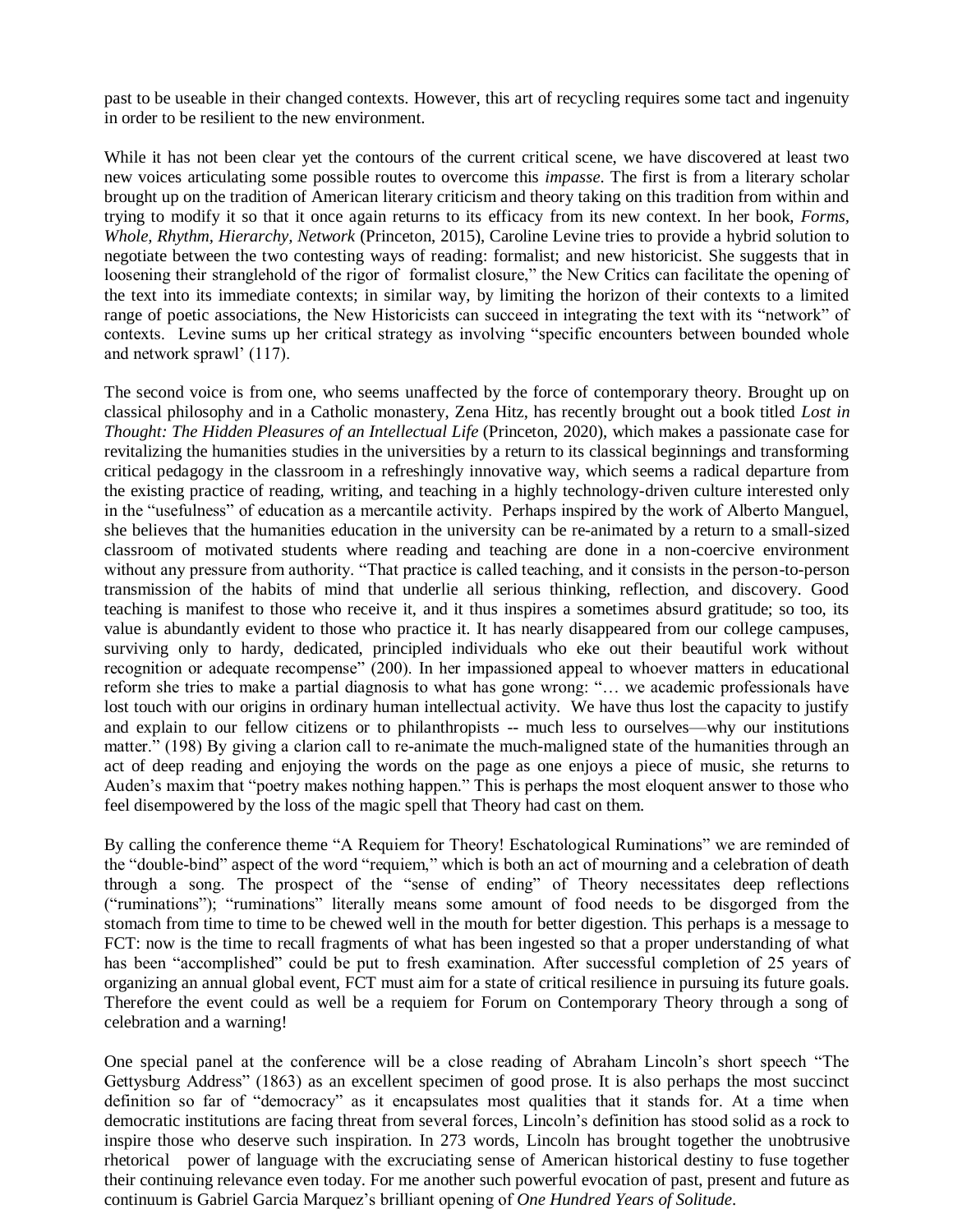# *Related Themes*

Proposals may be formulated around the following themes. These are only suggestions; you are welcome to prepare your papers based on other ideas relevant to the broad theme of the conference.

- *Theory, Pro and Contra*
- *Post-Theory*
- *Theory as Replenishment*
- *New Formalism*
- *Ecology of New Humanities*
- *Theory and History*
- *Theory as Network (Bruno Latour)*
- *"Living in Critical Zones"*
- *Slow Science as Alternative Theory (Isabelle Stengers)*
- *Plant and Animal Theories*
- *Indigenous Theory*
- *Critical Time-Binding*
- *End of Anthropocene*
- *Theory as Situated Knowledge (Donna Haraway)*

### *Keynote Speaker*

**Roland Greene** is Mark Pigott KBE Professor, Anthony P. Meir Family Professor of the Humanities and Director, Humanities Center, Professor of Comparative Literature, and by courtesy, of Iberian and Latin American Cultures at Stanford University, USA.



Greene received his doctorate from Princeton University and previously held appointments at Harvard University and the University of Oregon. He is the author of several books, including *Five Words: Critical Semantics in the Age of Shakespeare and Cervantes* (2013); *Unrequited Conquests: Love and Empire in the Colonial Americas* (1999); *and Post-Petrarchism: Origins and Innovations of the Western Lyric Sequenc*e (1991). Greene is also the editor in chief of the fourth edition of the *Princeton Encyclopedia of Poetry and Poetics* (2012), considered the leading reference book on poetry. He is a past president of the Modern Language Association and a member of the American Academy of Arts and Sciences.

Greene is also the founder and director of *Arcade*, a digital space for readers and writers interested in literary studies and the humanities research.

## *Abstract Submission Deadline*

An abstract or proposal not exceeding 300 words is due by **August 30, 2022**. The abstract should have a title along with the name and institutional affiliation of the presenter. Please send the abstract as an email attachment to Prafulla Kar (*prafullakar@gmail.com*). We also welcome poster presentations.